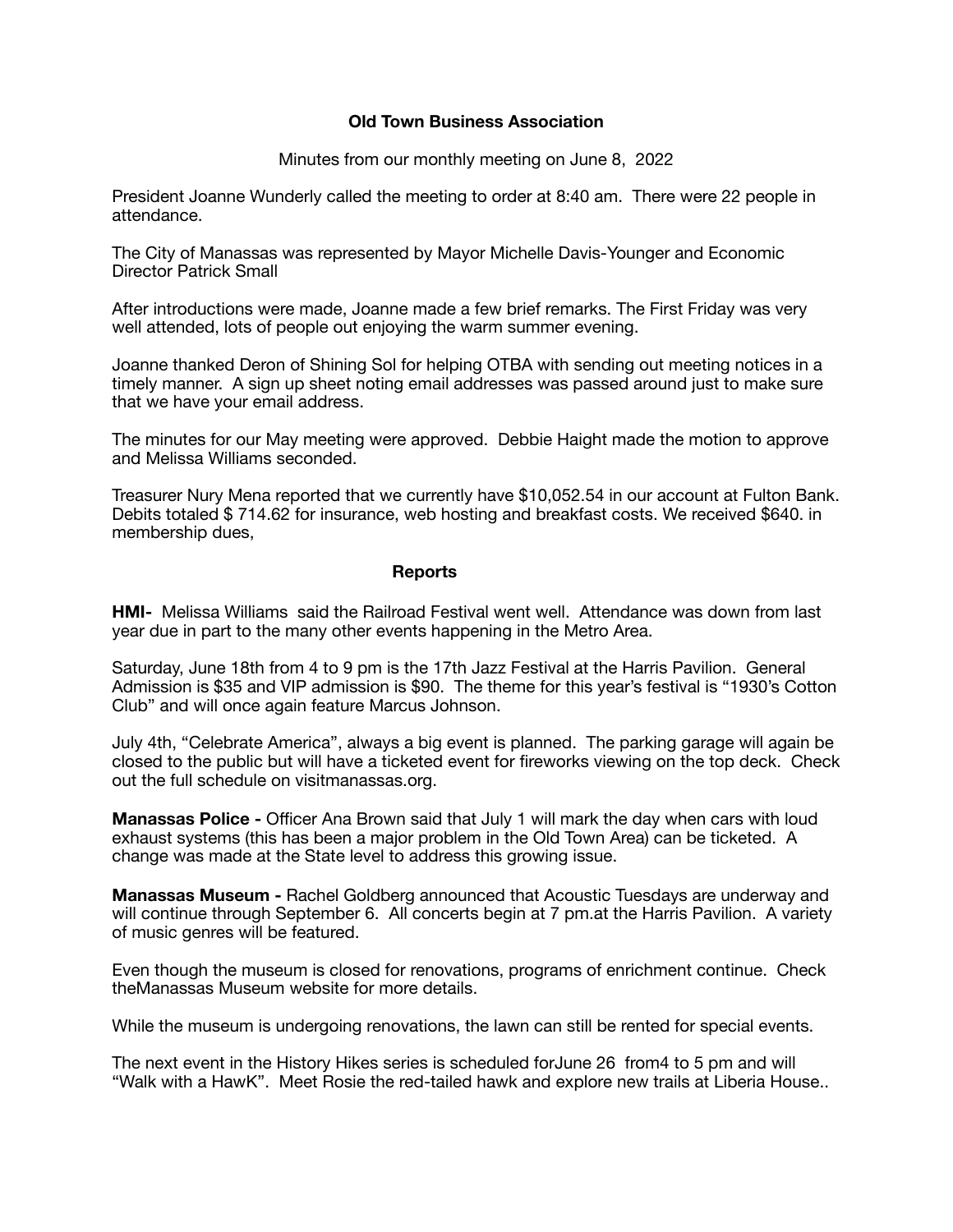Adults are \$10, children under 16, \$5. Connect with nature while learning about the rich history of Manassas. Reservations can be made at [cityofmanassas.recdesk.com](http://cityofmanassas.recdesk.com)

Other events at Liberia include a Front Porch Talk with Master Storyteller Dylan Prichett for a talk on "Interpreting African American History through storytelling and Music."

On June 19th from 3 - 5 pm, Liberia House can be toured at your own pace. One can also meet the descendent members of the Naylor family who were enslaved there. Learn how the Naylors helped to build the house and save if from destruction during the Civil war. There is no cost for this event and tour.

## **ARTfactory -** no report

**Hylton Performing Art Center** - Tionge Johnson announced that the upcoming season of events and performances is to begin September 18. A new feature at the Hylton is the ticket exchange for subscribers. Details can be found at HyltonCenter.org.

**Manassas City Government -** Patty Prince said in celebration of the 150th anniversary of Manassas, the City would like residents to post videos. Topics suggested are: Why you moved to Manassas? How has the City changed since. moving here? Tell why you like living in your neighborhood. Information about this can be found on the City's website: visitmanassasva.gov.

Mayor Davis-Younger said that she tries to attend everything. Her "Walks with the Mayor' on Saturday mornings have been attended by numerous people and the response has been positive.

Patrick Small reminded the members that the weekend of June 29th will be a 3 day weekend and businesses might want to have promotions to encourage traffic. Mr. Small also noted that other than events, foot traffic has been down in Old Town.

**Featured Speaker** -Charles Clemmons of the Manassas Regional Airport presented a power point presentation and history of the history off Manassas Airport. which has been in continuous operation for 90 years.

Mr. Clemmons said that the primary goal of the airport is to drive economic development. There are currently 25 businesses on the field to include flight schools, aircraft maintenance and service businesses.

## **What's New In Your Business**

Kristin Perper of the Freedom Museum said that the Memorial Day Celebration was a success. There was a bell ringing ceremony at the Harris Pavilion noting the names of Manassas, Manassas Park and Prince William veterans who died in various wars.

Additionally, on Thursday following Memorial Day, News Channel 4 covered the 77th Wedding Anniversary of Betty and Pete Anastasi who met at a USO Dance and were married in 1945. Pete served in the Army and was stationed at Vint Hill when he and another soldier decided to attend the dance and there, spotted Betty and was immediately smitten.

Pete penned a poem, which he read about the meeting, subsequent marriage and raising their family in Manassas after the war. Amazingly, he still fit in his Army uniform at age 100.